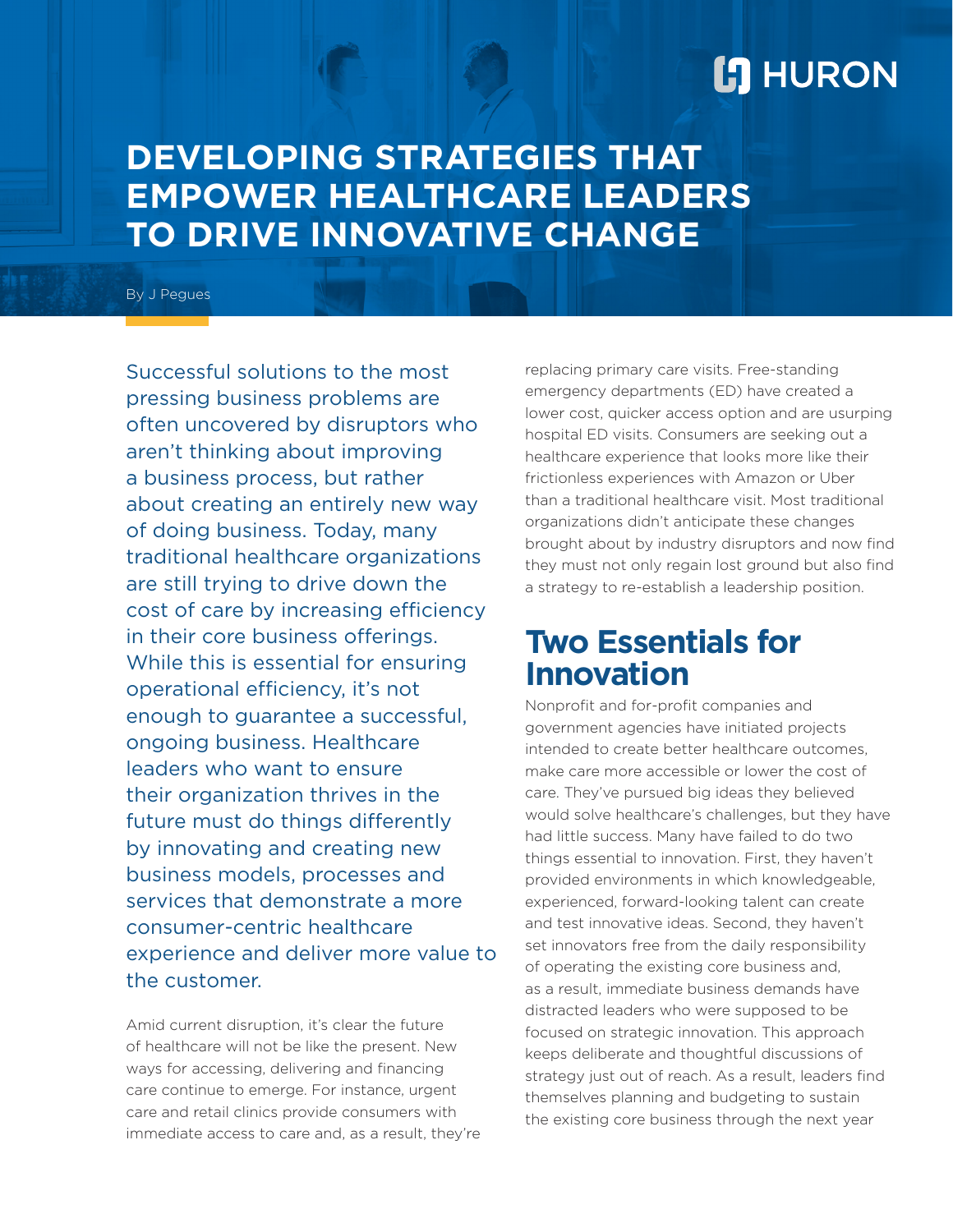or, worse, the next quarter. The questions of who their customers will be and what their hospital, health system or clinic must be able to do to be successful in five or 10 years aren't addressed.

## **Put Leaders in a Position for Successful Strategy Development**

With disruption prevalent across the industry, leaders should view innovative strategies as safe havens, not the perilous risks many often perceive them to be. Leaders must broaden their priorities and acknowledge that innovation in healthcare – the way we deliver it, where we deliver it, how we pay for it, who pays for it, how it's used, and the outcomes – is crucial to their companies' survival. To innovate, leaders must identify strategies that not only make the core business more flexible, more profitable and less susceptible to shifts in the competitive landscape but also position their companies in new, undefended or under-defended territory.

This starts with creating a clear vision of the future that's understood and shared across the organization. With a shared view of the future in place, leadership has laid the foundation for decision making on what the organization must look like and be able to do to be successful in that future. The strategy – one that explicitly identifies what the competitive advantage is going to be and how they will build, pay for and leverage resources that will create that advantage – is a rational outgrowth of understanding where your organization must be in the future and where it is today. To transform your organization into one that's thinking strategically and get ahead in this uncertain and unsettled environment, you must dedicate resources - both financial and human - and prioritize strategy and innovation. This will enable your organization to develop capabilities and advantages you'll need for success in the near and mid-term.

### **Respond to Disruption With a Strategy Focused on Customer Needs**

Real growth comes from creating new customers. To do so leaders must articulate a strategy that distinguishes their services from competitive alternatives and gives consumers a reason to choose their brand over another. They must think deliberately and systematically about strategic differentiation as they plan for the future.

Those who continue to operate their businesses guided by today's accepted practices and operating models and who benchmark against what's already being done are unlikely to happen upon a unique strategy that creates and captures new value or that repositions their business advantageously. Instead, competitive differentiation comes almost entirely through innovation, and innovation most often comes about by examining how customers experience an organization, including how they experience it before they are customers.

An early step in strategy development is building a comprehensive and accurate picture of your business and the services it offers from the customers' point of view. Understand why, how and when customers look for services, the needs they have when they do and the dimensions of their purchasing decisions. In addition, look at the way customers and non-customers perceive your brand, the organization and the services provided. This provides a basis for differentiating a business in a way that matters to customers and a foundation for creating new customers. ZocDoc, 23andMe and Clover Health are industry disruptors that have done just that. They're attracting consumers by offering traditional healthcare services in unique ways that recognize what the customer really wants.